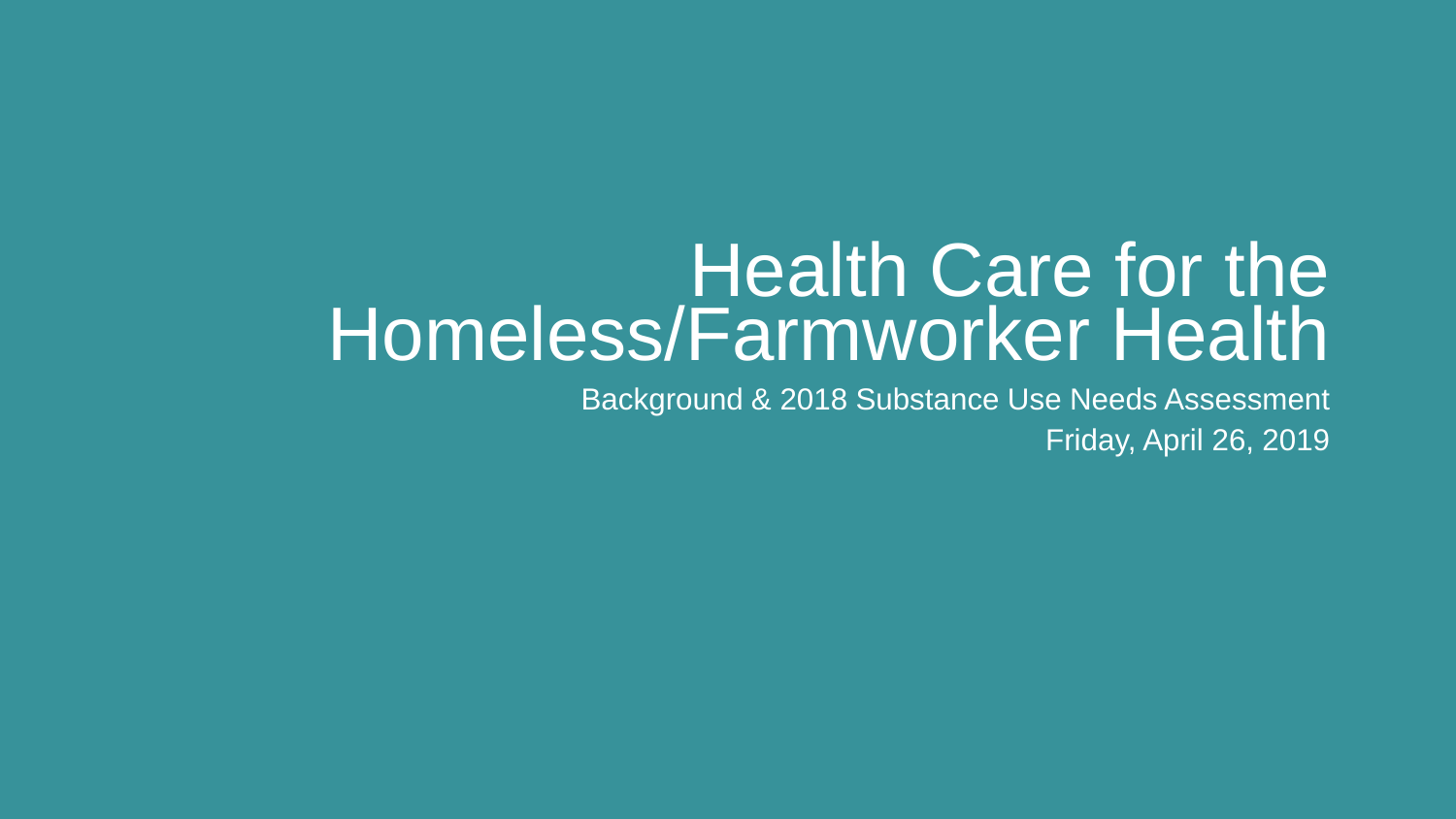### HCH/FH Mission

Serve homeless and farmworker individuals and families by providing access to comprehensive health care, in particular, primary health care, dental care, and behavior health services in a supportive, welcoming, and accessible environment.

#### **Background:**

- HCH/FH is a HRSA administered grant under Section 330 of the Public Health Act (Sections g & h)
- Gives entire San Mateo County Health System Federally Qualified Health Center (FQHC) status → higher Medi-Cal & Medi-Care reimbursement rates for entire population
- Since 1991, delivered and coordinated health care for homeless individuals and families in SMC
- In July 2010, added farmworkers and their families/dependents
- In scope services, outpatient only: primary care, behavioral health, dental, and enabling
- 2019 budget roughly ~\$3M, distributed among ~10 contracts
- Run by a Co-Applicant Board, 1 director, 1 part time medical director, and 4 staff
- Direct services are not provided by program staff: all county ambulatory/outpatient services are leveraged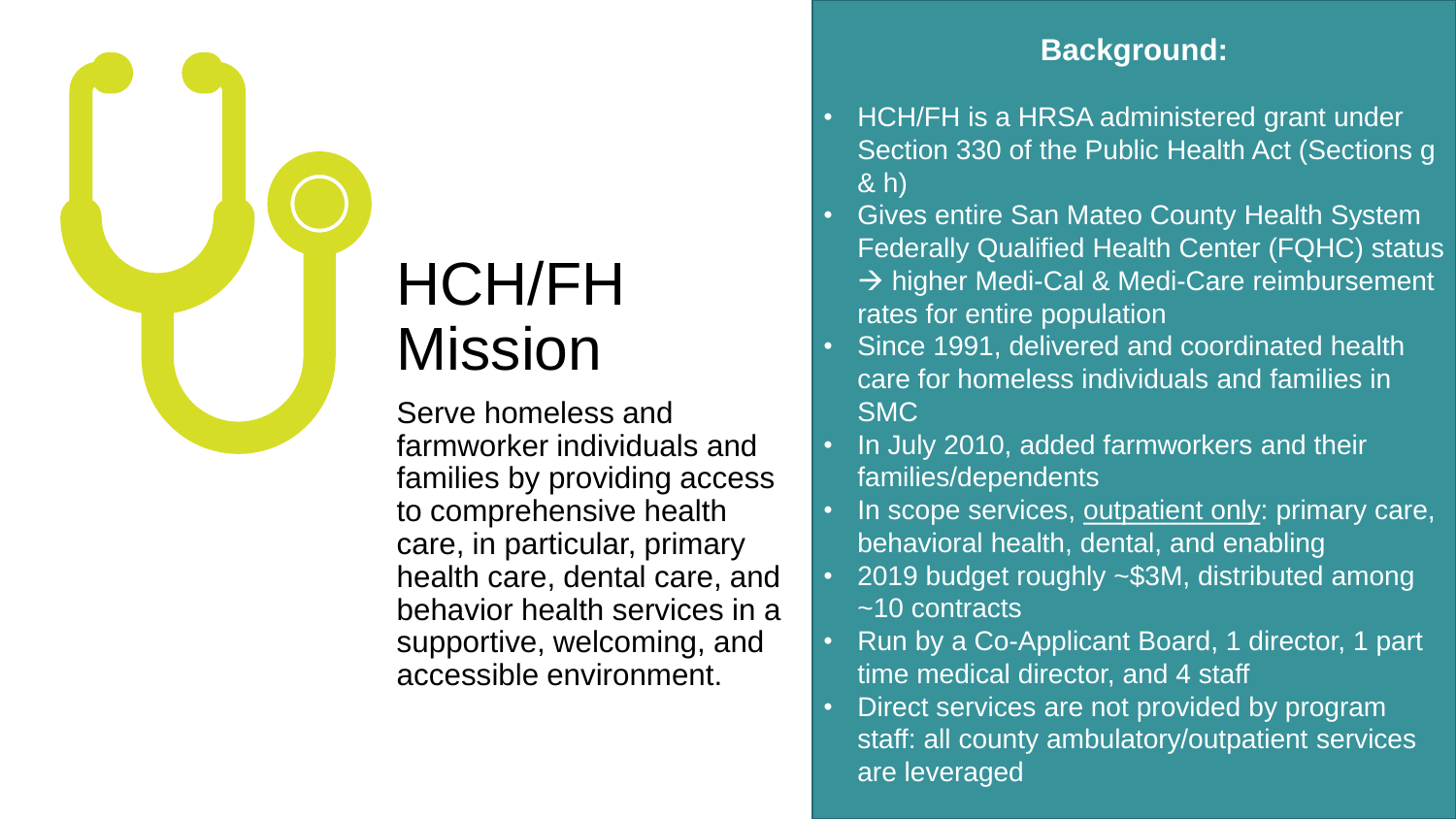### 2019 Contracted Target Services

| <b>Agency</b>                                   | <b>Contracted Services</b>                        | Yearly Target #<br><b>Undup Pts</b> | <b>Yearly Target #</b><br><b>Visits</b> |     |
|-------------------------------------------------|---------------------------------------------------|-------------------------------------|-----------------------------------------|-----|
| <b>BHRS</b>                                     | Care Coordination (CC)                            | 180                                 | 900                                     |     |
| El Centro (new)                                 | <b>CC</b>                                         | 120                                 | 140                                     |     |
|                                                 | <b>Motivational Outreach and Education</b>        | N/A                                 | 95                                      |     |
| <b>Life Moves</b>                               | CC & Intensive CC                                 | 500                                 | 1,525                                   | pa  |
|                                                 | <b>Street Medicine</b>                            | 140                                 | 300                                     | ar  |
|                                                 | <b>SSI/SSDI</b>                                   | 50                                  | N/A                                     |     |
|                                                 | <b>Eligibility</b>                                | 50                                  |                                         |     |
|                                                 | Transportation                                    | N/A                                 | 400                                     |     |
| <b>Public Health Mobile Van</b>                 | <b>Primary Care</b>                               | 550                                 | 800                                     |     |
|                                                 | Primary Care for formerly incarcerated & homeless | 150                                 | 300                                     |     |
| <b>Public Health- Street</b><br><b>Medicine</b> | <b>Primary Care</b>                               | 75                                  | 270                                     | Ex  |
| <b>Puente de la Costa Sur</b>                   | <b>CC &amp; Intensive CC</b>                      | 200                                 | 590                                     | thr |
|                                                 | <b>Health Insurance Assistance</b>                | 170                                 |                                         |     |
| <b>Ravenswood</b>                               | <b>Primary Care</b>                               | 700                                 | 2100                                    |     |
|                                                 | <b>Dental</b>                                     | 275                                 | 780                                     |     |
|                                                 | <b>CC</b>                                         | 500                                 | 1200                                    | E   |
| <b>Samaritan House / Safe</b><br><b>Harbor</b>  | CC & Intensive CC                                 | 210                                 | 360                                     |     |
| <b>Sonrisas Dental</b>                          | Dental                                            | 115                                 | 460                                     |     |
| <b>StarVista (new)</b>                          | <b>Adult Outreach &amp; Engagement</b>            | 150                                 | N/A                                     | ne: |
|                                                 | <b>Adult Therapeutic Services</b>                 | 75                                  |                                         |     |
|                                                 | Youth CC                                          | 75                                  |                                         |     |
|                                                 | <b>Youth Therapeutic Services</b>                 | 25                                  |                                         |     |
|                                                 | Transportation                                    | N/A                                 | 300                                     |     |
|                                                 | <b>Total HCH/FH Contracts</b>                     | 4,310                               | 10,520                                  |     |

In 2018, among contracts, **91%** of targeted unduplicated atients were seen and **80%** of yearly arget # of visits were met.

Expanded services grants arise oughout the year.

very three years, **CH/FH releases** ervice RFPs, the xt round will be in the summer of 2020.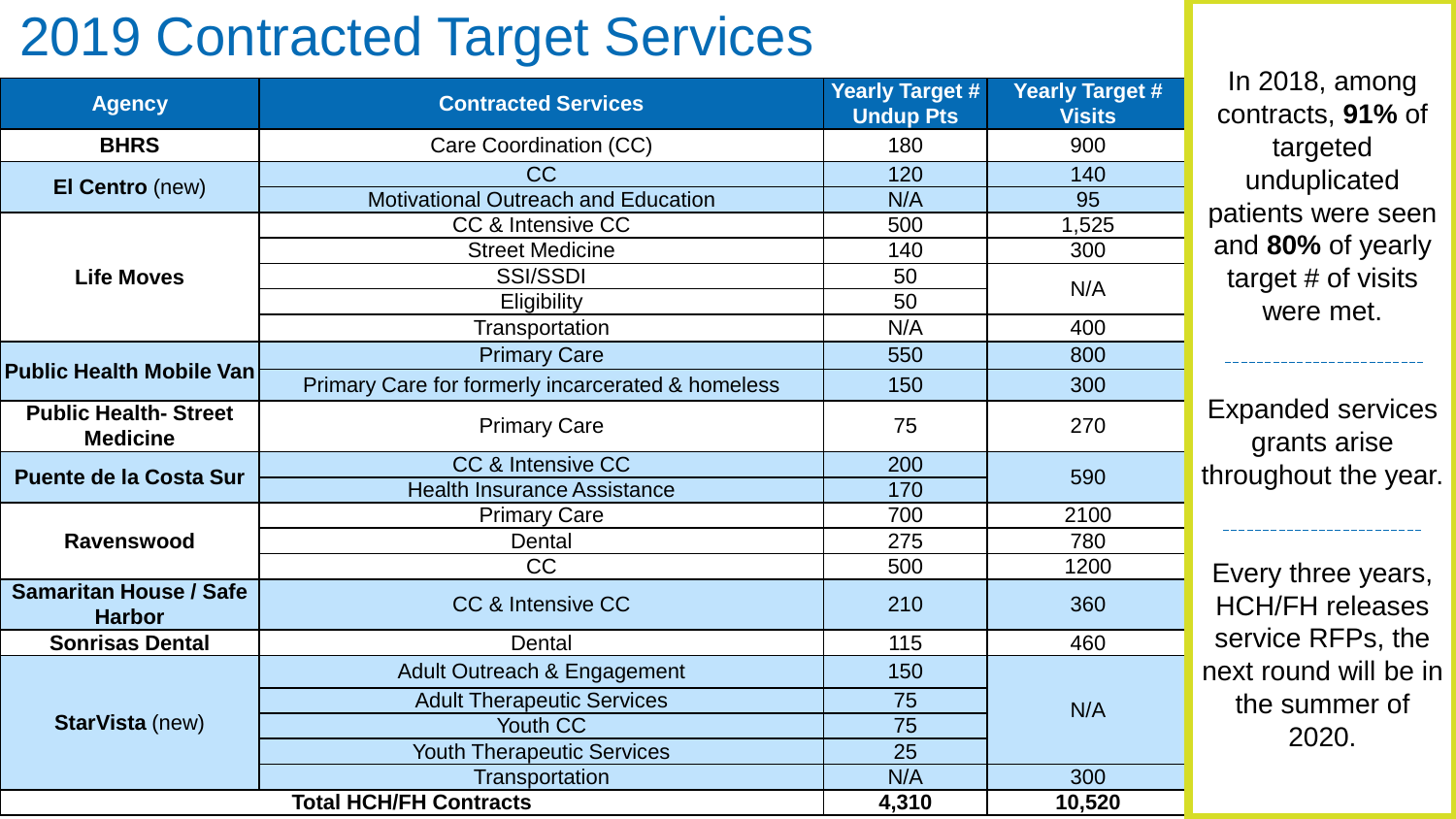## Defining our populations

HRSA definition of homelessness differs from Housing & Urban Development definition

#### Homelessness

- **Shelter** (Short term)
- **Street** (Includes RV and cars)
- **Transitional** (Long-term shelter, transitional/supportive housing)
- **Doubling Up** (Couch surfing, staying with friends or family, no tenancy rights, non-permanent)
- **Other** (Single Room Occupancy at hotel/motel, permanent supportive housing)

#### Migrant or Seasonal Farmworker & Family

- **Migrant Agricultural Worker**
- **Seasonal Agricultural Worker**
- **Age & Disabled Worker**

Agriculture includes farming in all its branches:

- cultivation and tillage of soil
- production, cultivation, growing, harvesting of any commodity grown in or on the land
- preparation/processing for market, delivery, storage, or transport
- includes nurseries and aquaculture

*A comprehensive definition of homelessness and farmworkers allows for enhanced care coordination and support for housing insecure and the families of farmworkers, as its known health care can remain de-prioritized in these instances.*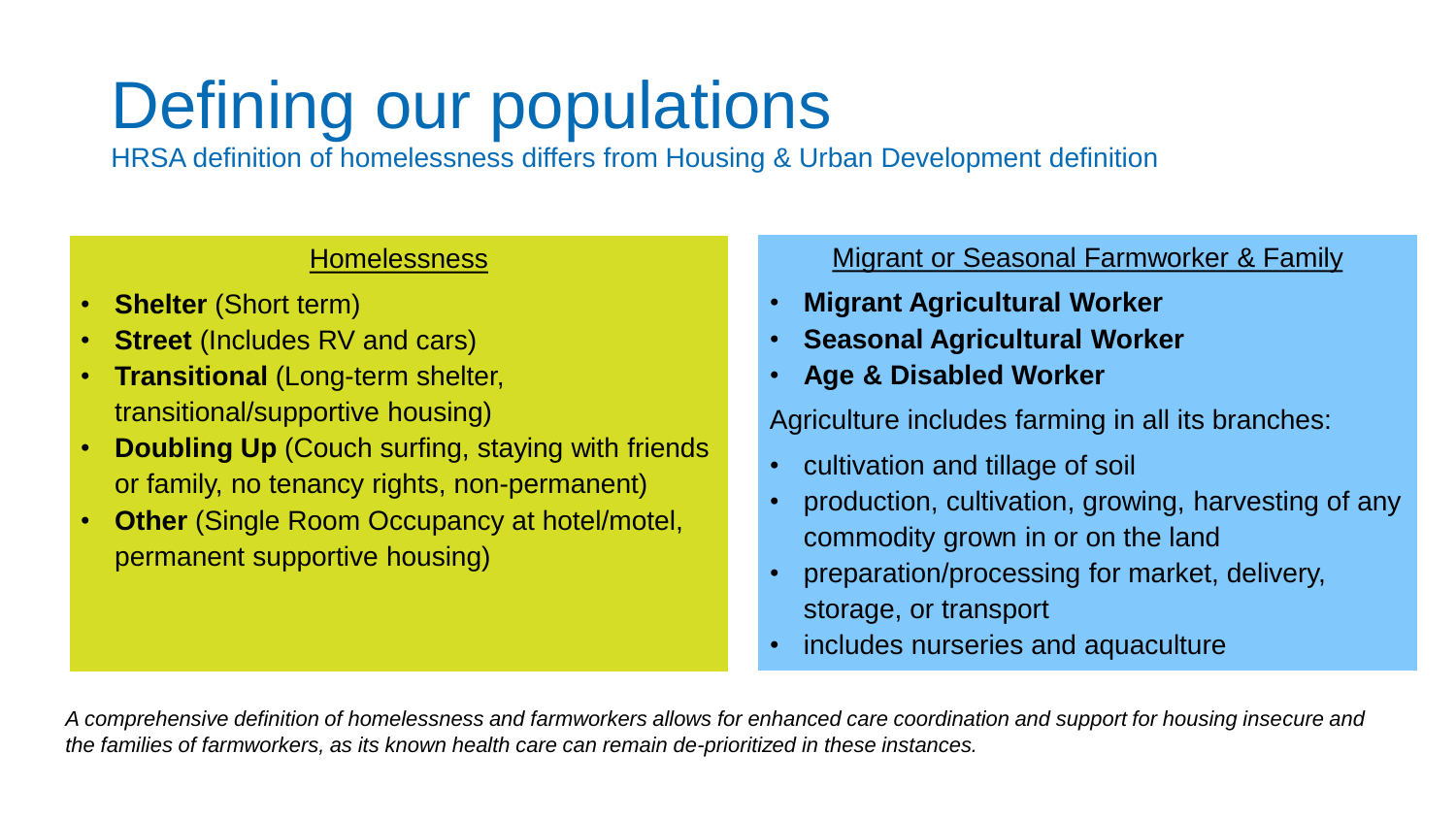## 2018 in Review

People Experiencing Homelessness and using SMC Health Services -- by category



People Experiencing Homelessness and using SMC Health Services -- by Age



#### Farmworkers using SMC Health Services – by work classification



*farmworker housing needs assessment estimates the agricultural workforce in San Mateo County is 1700-1900, down from 3000 in the year 2000.*

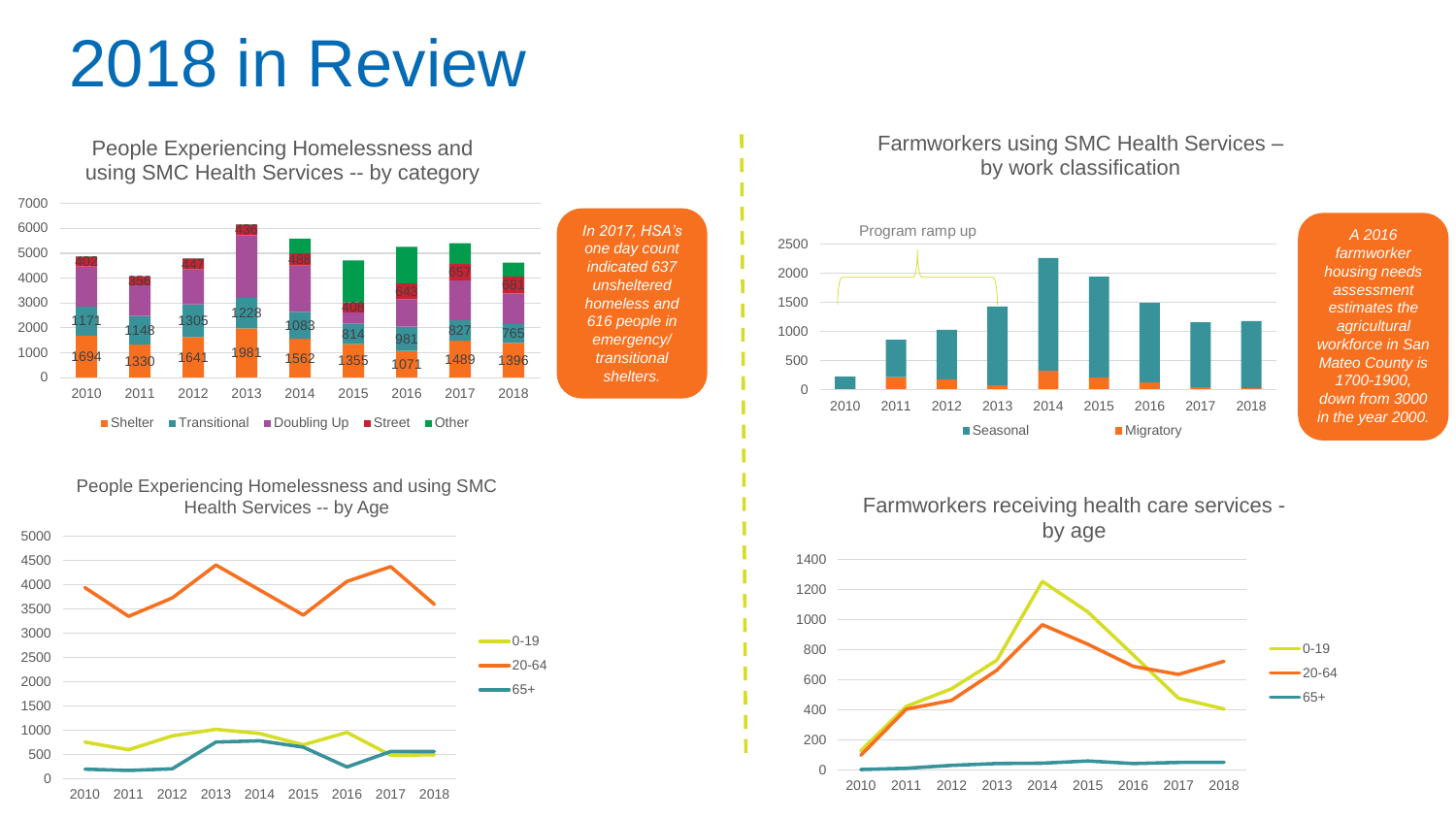## 2018 in Review



There were no significant changes in services breakdown in 2018 from the past several years. Over half the services provided are for primary care.

#### **Farmworker Patients Receiving Services Over time**





With the support of Sonrisas and Puente a greater percentage of dental services are provided to farmworkers than homeless individuals. A downward trend in services provided is evident.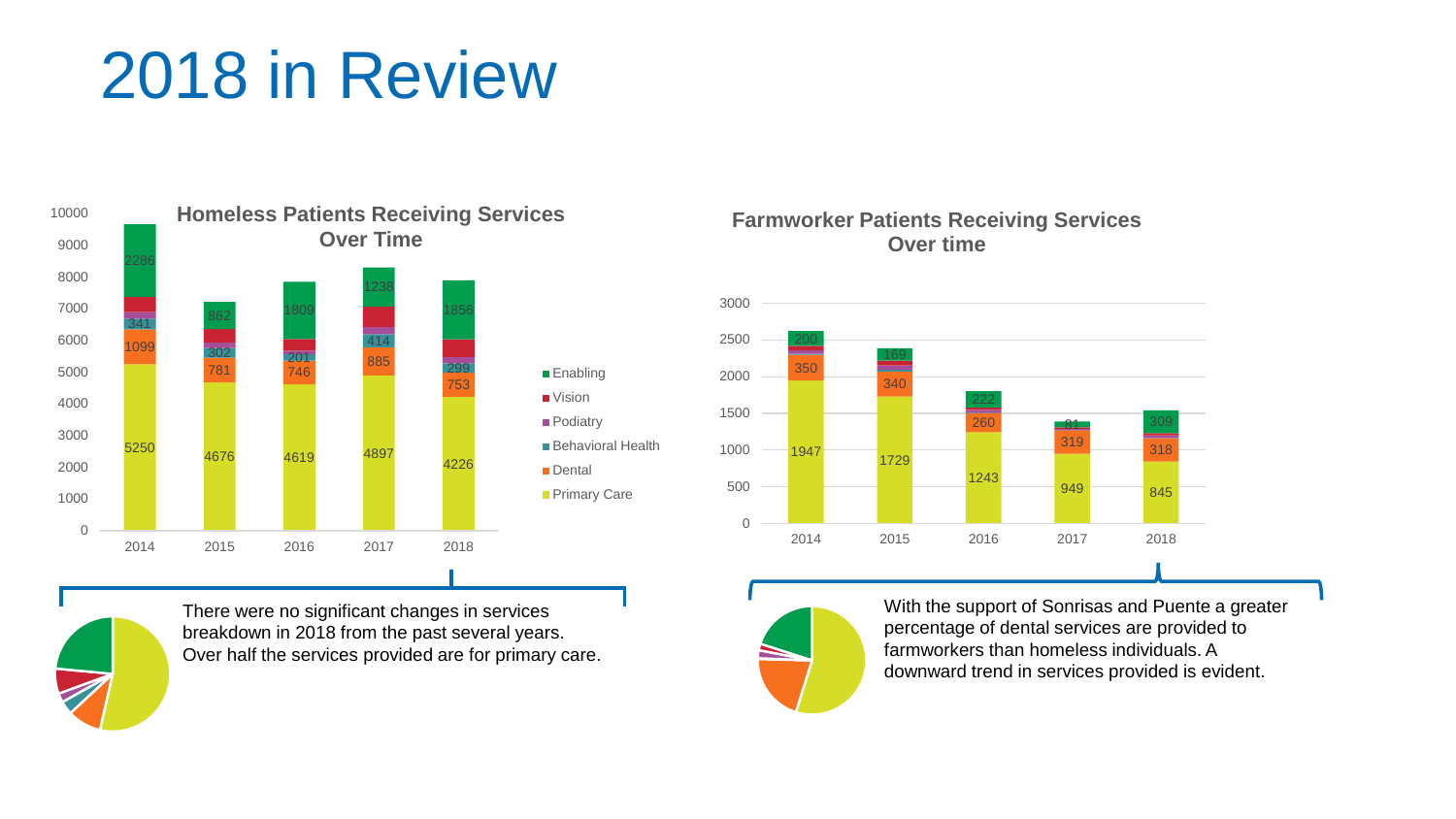# 2018 Substance Use Needs Assessment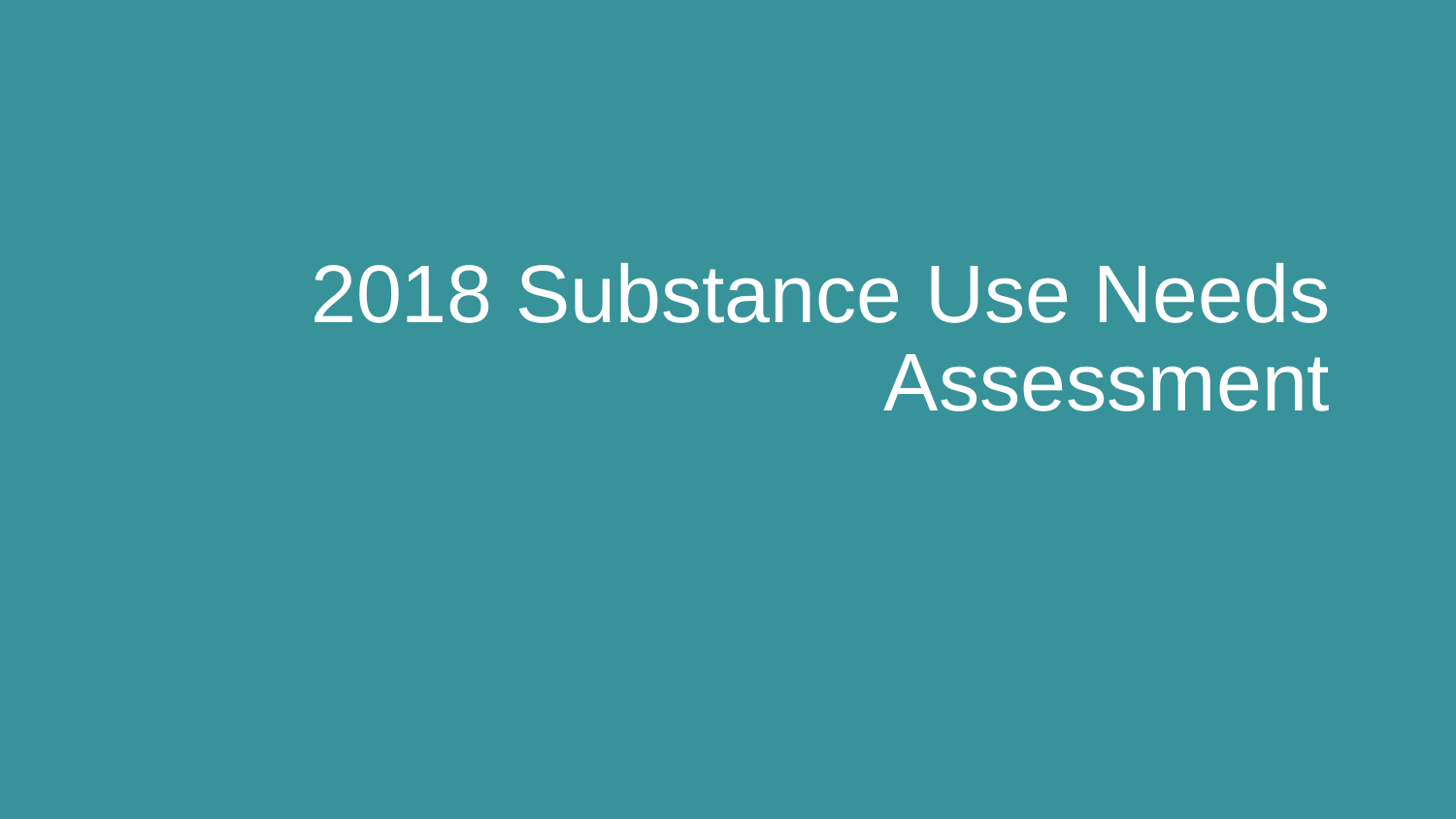# San Mateo County Substance Use Needs Assessment

#### **Purpose**:

- Assess the prevalence of substance use in San Mateo **County**
- Identify the service and resource needs of consumers and providers
- Identify where gaps exist and how to strengthen the current substance use disorder treatment system in San Mateo County

#### **Target audience:**

SMC Health employees, community partners, county residents, private SUD providers

#### **Data Sources:**

- 32 interviews
- 3 focus groups [residents at a shelter, several farmworkers, privately insured individuals]
- Provider survey
- Existing epidemiology data

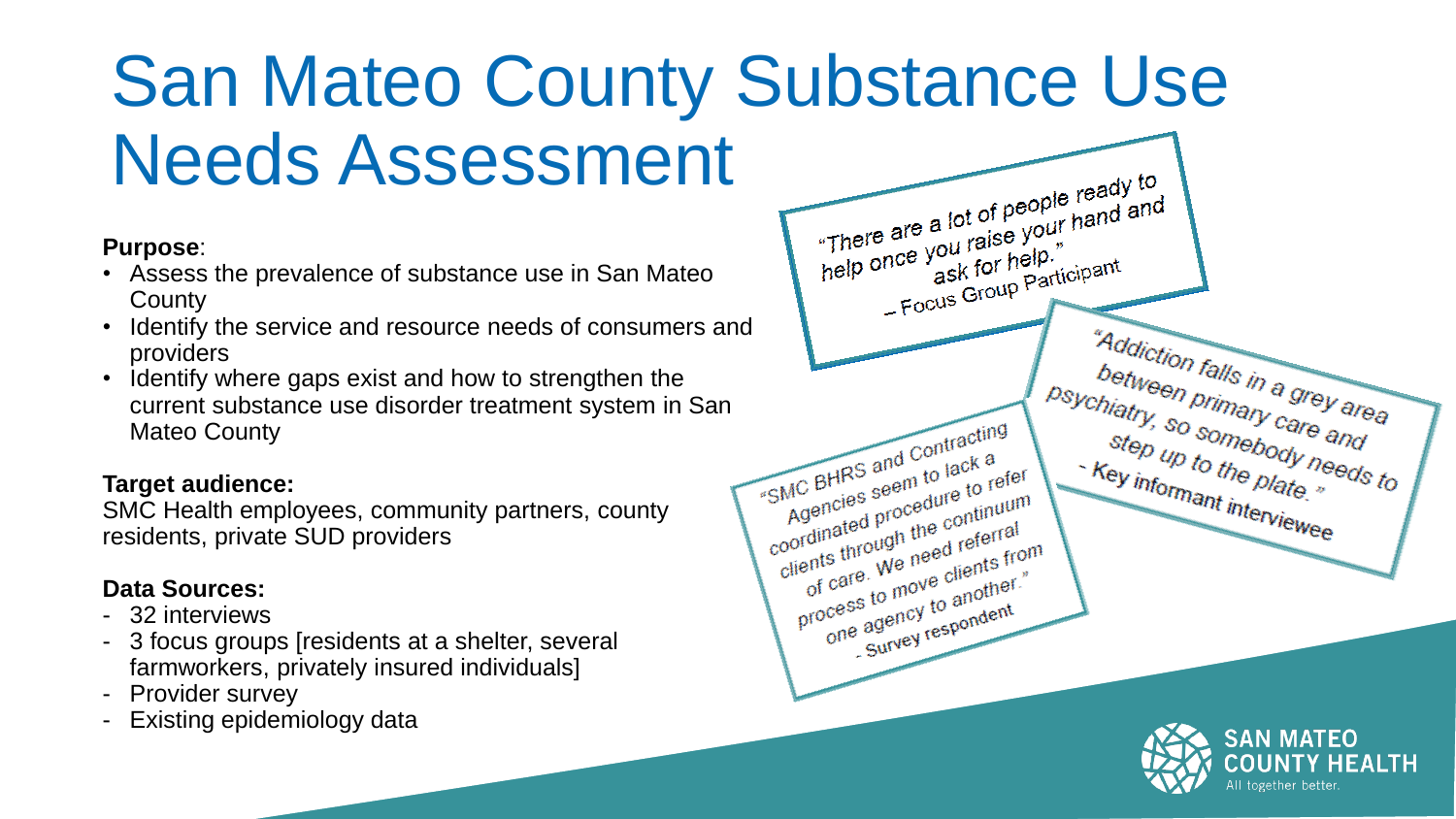### SMC SUD Level of Care and Wait Times

| <b>Level of Care</b>                                                           | County-<br><b>Contracted</b>    | <b>Private</b><br><b>Providers*</b> |
|--------------------------------------------------------------------------------|---------------------------------|-------------------------------------|
| <b>Outpatient Withdrawal</b><br><b>Management (Detoxification</b><br>Services) |                                 |                                     |
| <b>Residential (non-hospital)</b>                                              |                                 | 1                                   |
| <b>Withdrawal Management</b><br>(Detoxification Services)                      | 1                               |                                     |
| <b>Individual Outpatient Counseling</b>                                        | 2.5 (range: $0 -$<br>$10$ days) | 2.3                                 |
| <b>Group Outpatient Counseling</b>                                             | 2 (range: $0 - 10$<br>days)     | 24                                  |
| <b>Intensive Outpatient Services</b>                                           | $3.75$ (range: $3 -$<br>5 days) | $\overline{7}$                      |
| <b>Residential Treatment Services</b>                                          | 5.2 (range: $0 -$<br>28 days)   |                                     |
| <b>MAT for OUD with methadone</b>                                              |                                 |                                     |
| <b>MAT for OUD with buprenorphine</b>                                          | 4 (range: $1 - 7$<br>days)      | $\overline{2}$                      |
| <b>MAT for OUD with naltrexone</b>                                             | 4(range: $1 - 7$<br>days)       | $\overline{2}$                      |
| <b>MAT for AUD with acamprosate</b>                                            | 7                               | $\overline{2}$                      |
| <b>MAT for AUD with disulfiram</b>                                             | 7                               | 7                                   |
| <b>MAT for AUD with naltrexone</b>                                             | 7                               | 3                                   |

*\*There were a total of three responses to the survey among the private providers, this limited dataset makes it difficult to make generalizations.*

| <b>Number of County-Contracted Providers Offering Specific Levels of</b>    |                |  |
|-----------------------------------------------------------------------------|----------------|--|
| <b>Care</b>                                                                 |                |  |
| <b>Outpatient Withdrawal Management (Detoxification Services)</b>           | $\overline{2}$ |  |
| Residential (non-hospital) Withdrawal Management (Detoxification            |                |  |
| Services)                                                                   |                |  |
| <b>Inpatient (hospital) Withdrawal Management (Detoxification Services)</b> | 0              |  |
| <b>Individual Outpatient Counseling</b>                                     | 10             |  |
| <b>Group Outpatient Counseling</b>                                          | 13             |  |
| <b>Intensive Outpatient Services</b>                                        | 4              |  |
| <b>Residential Treatment Services</b>                                       | 9              |  |
| <b>Medication Assisted Treatment for OUD with methadone</b>                 |                |  |
| <b>Medication Assisted Treatment for OUD with buprenorphine</b>             | $\mathcal{P}$  |  |
| <b>Medication Assisted Treatment for OUD with naltrexone</b>                | $\mathcal{P}$  |  |
| <b>Medication Assisted Treatment for AUD with acamprosate</b>               |                |  |
| <b>Medication Assisted Treatment for AUD with disulfiram</b>                |                |  |
| <b>Medication Assisted Treatment for AUD with naltrexone</b>                |                |  |
| <b>Other - Sobering Station</b>                                             |                |  |
|                                                                             |                |  |

#### **County Provider Respondents:**

- 1. BAART
- 2. Hope House
- 3. HealthRight 360 (AARS, Elms,
	- Hillside, Laurel, MAT clinic, Pioneer 11. TLC Casa Aztlan, Maria, Familia Court)
- 4. Palm Avenue
- 5. El Centro HMB and RWC
- 6. FAL (Malaika, Outpatient, Walker-Williams)
- 7. Our Common Ground RWC and EPA
- 8. Project90
- 9. Sitike
- 10. StarVista Archway and FCOS, Insights DC and RWC, SS, WEC
	-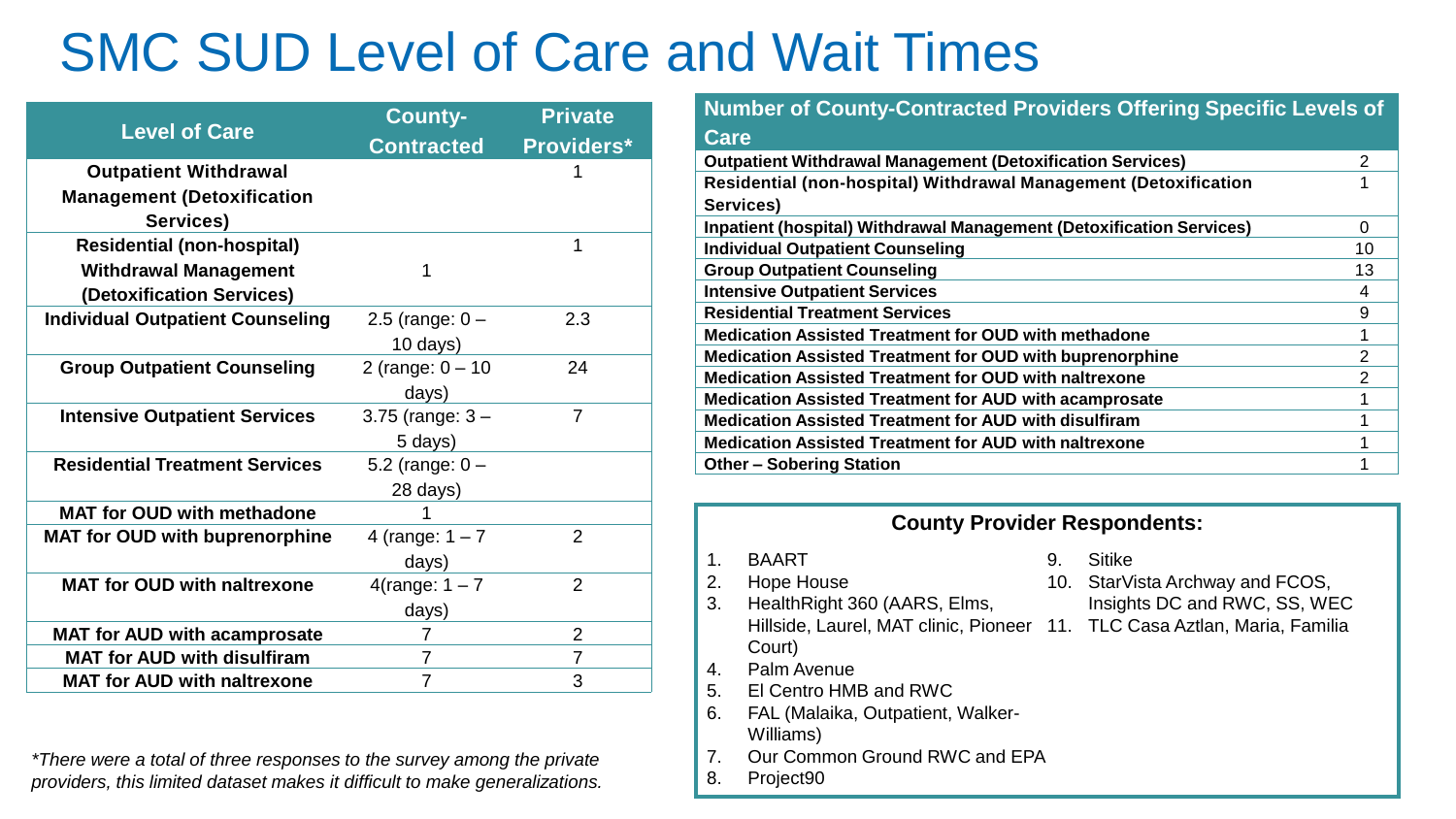## Recommendations:

Most of the recommendations are geared for other components of the health system, though HCH/FH seeks to partner on efforts where possible/relevant

- Improve timeliness of access to residential treatment beds for men.
- Increase availability of inpatient medical detox for individuals with Medi-Cal.
- Facilitate more connection and collaboration with schools around substance use, to improve engagement and connection to services among youth.
- Increase motivation and capacity for psychiatrists and primary care providers to prescribe buprenorphine.
- Enhance coordination and communication among County-contracted providers and between County-contracted and private providers.
- Reconsider the prioritization process for affordable housing for individuals who have completed residential substance use disorder treatment.
- Provide trauma-informed care and improve engagement with farmworker populations through consistent presence at community events and linkages to churches and other community-based organizations.
- Provide capacity building or additional administrative support around the implementation of the Drug Medi-Cal Organized Delivery System.
- Assess the need for capacity building around screening and motivational interviewing among primary care providers.

Partner with Behavioral Health and Recovery Services

Staff to conduct Policy/Advocacy work with State/Federal Housing Authorities

Requires discussion and brainstorming

Partnering with Behavioral Health and Recovery Services on SBIRT, patient/provider facing SUD materials

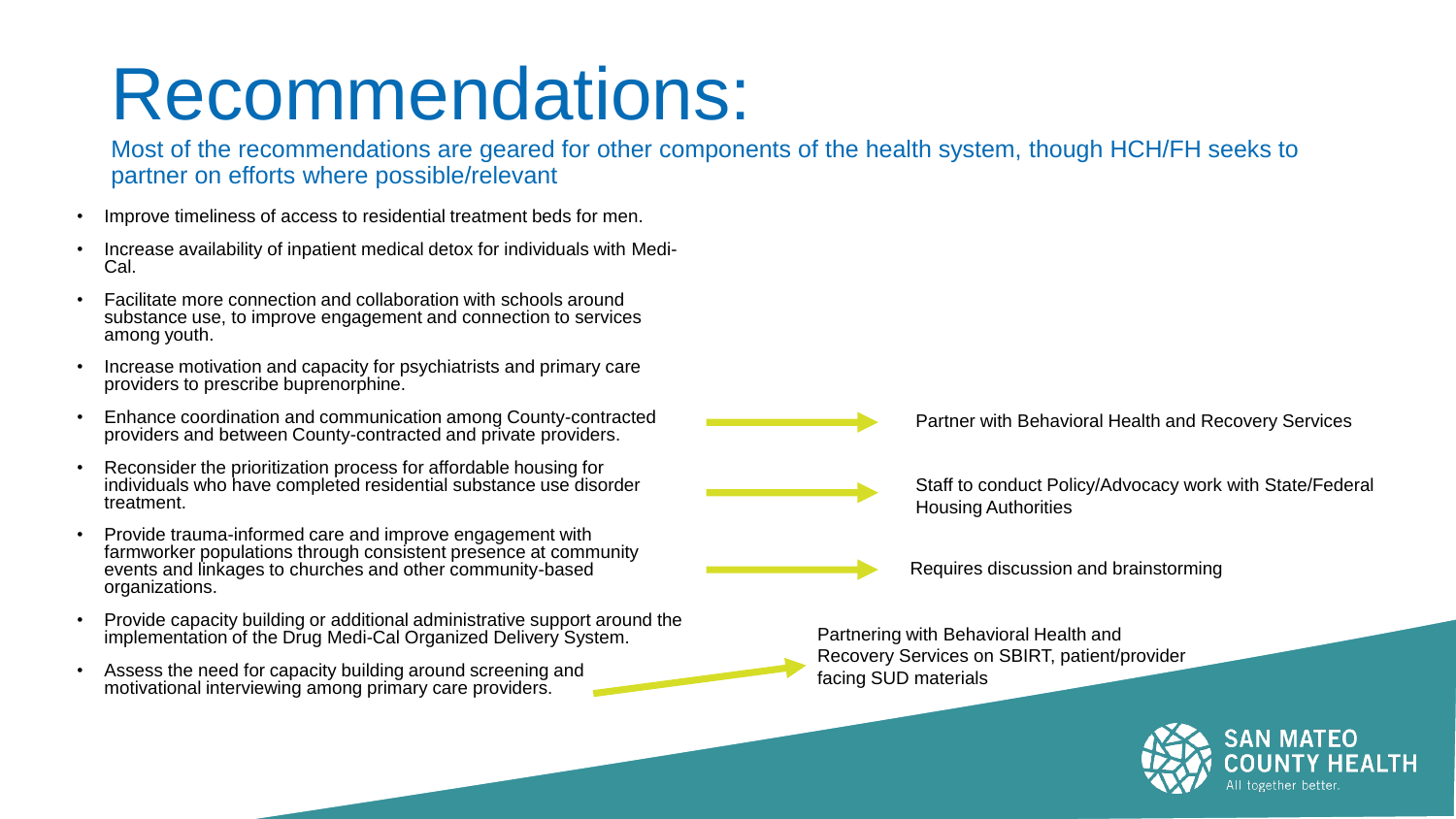### HUD: Chronic Homelessness and Substance Use Treatment

1. Is it possible to direct certain homeless people, who have been qualified as chronically homeless, towards a short term stay in a facility providing substance abuse and/or psychiatric or medical treatment with the objective of stabilizing them and increasing the likelihood of their success in permanent housing?

Yes. Under these or other similar circumstances, it is possible to direct qualified participants to short term treatment to precede housing placement. In general, HUD's chronically homeless initiatives and programs may not require that all clients participate in such interim treatment. However, on a case by case basis, if persons are identified who would benefit from this service, it may be recommended to them as a first step. Participants who decline such interim placement would still proceed directly towards identifying permanent housing. Participants who comply with the recommendation are considered enrolled in the program while in treatment which may not exceed 90 days. Upon completion of treatment, the participant should move directly into a permanent housing unit.

2. If a qualified chronically homeless person is referred to short term treatment, how do we reconcile HUD's requirement that new clients enter our program from a state of homelessness?

A chronically homeless person, who chooses to start off participation in your program with a preliminary stay in short term treatment, would first be formally "entered" into the chronically homeless program prior to this placement. This participant would retain the status of having "entered" into the program while in interim treatment.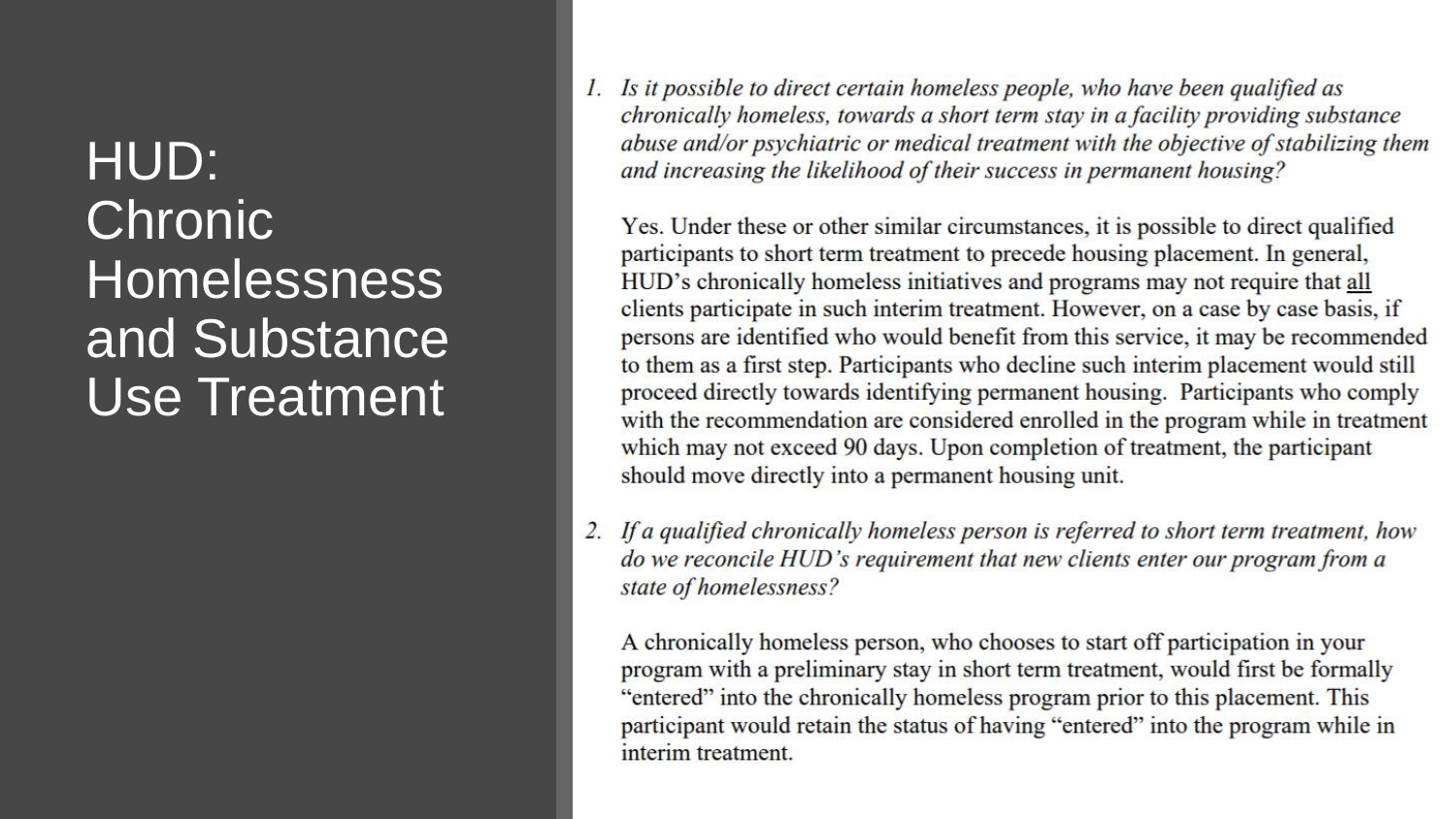#### **Affordable Housing Options in San Mateo County**

#### **Housing Authority**

#### • **Moving-To-Work waitlist**

*[www.smchousingwaitlist.org](http://www.smchousingwaitlist.org/)*

- Currently open:
	- Online application
	- Random selection
	- 5-year time limit with potential extension according to policy

#### • **Project-Based waitlists**

- Ex. Mosaic Gardens now open (see Flyer)
- Client needs to meet both HA and property eligibility requirements
- No time limit if household remains in PBV unit

**Human Services Agency – Coordinated Entry System (CES)**

#### **Housing Intervention Programs**

*(no waitlists, all based on CES prioritization)*

- Abode Rapid Rehousing (RRH)
- LifeMoves Rapid Rehousing (RRH)
- HA Permanent Supportive Housing (PSH)
- HA Housing Readiness Program (HRP)
- MHA SAYAT Program

#### **Other Agencies & Resources**

**San Mateo County Housing Search** *[www.smchousingsearch.org](http://www.smchousingsearch.org/)*

**Go Section 8** *[www.gosection8.com](http://www.gosection8.com/)*

**Mercy Housing** *<http://bit.ly/1ULj8Ab>*

**MidPen Housing** *[www.midpen-housing.org](http://www.midpen-housing.org/)*

**HotPads** *[www.hotpads.com](http://www.hotpads.com/)*

**Craigslist** *[www.craigslist.org](http://www.craigslist.org/)*

**HIP Housing** *[www.hiphousing.org](http://www.hiphousing.org/)*

**Bridge Housing** *[www.bridgehousing.org](http://www.bridgehousing.org/)*